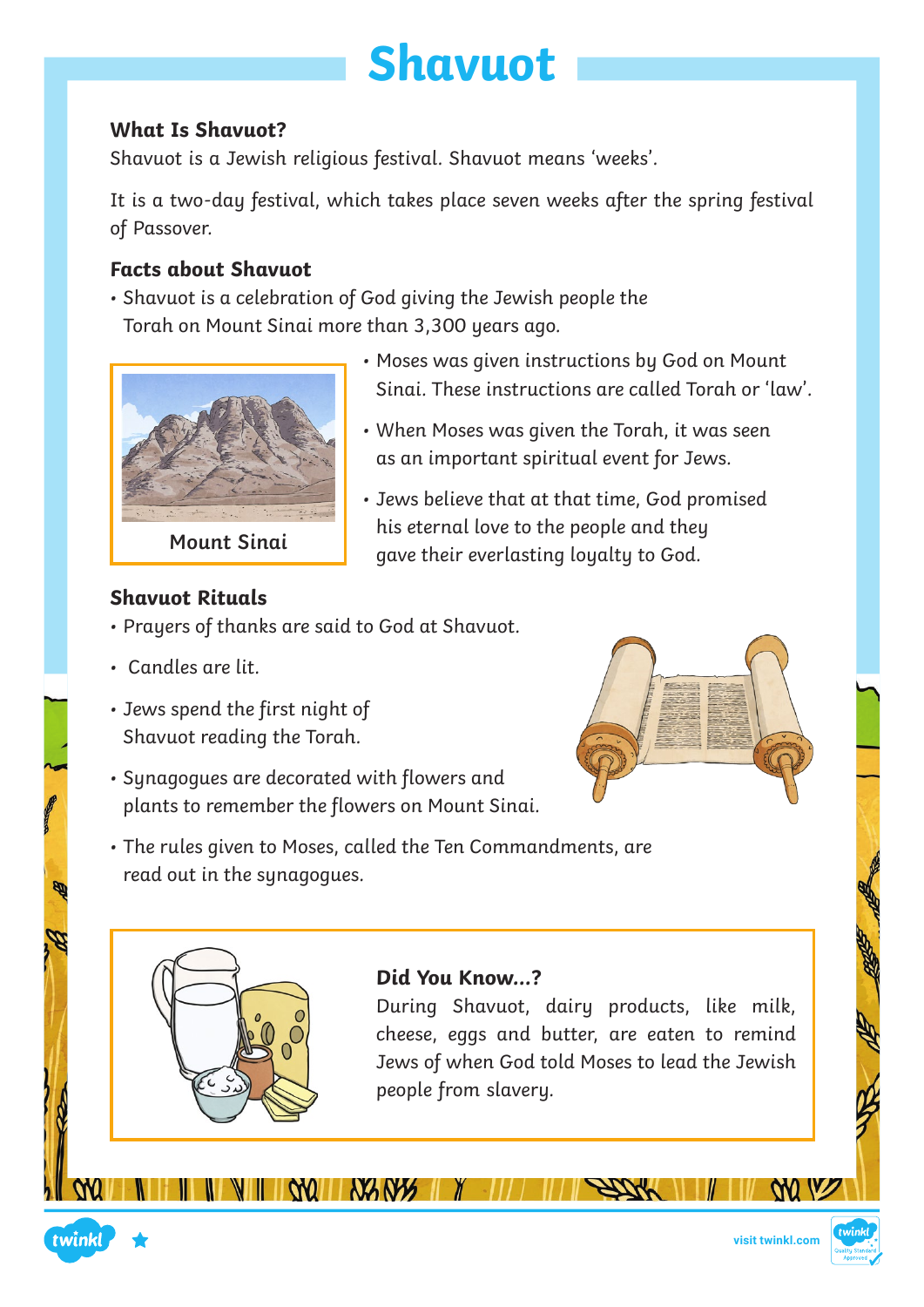# **Questions**

- 1. If you celebrate Shavuot, which religion do you follow?
	- $O$  Christianity
	- Judaism
	- $\bigcap$  Islam
	- $O$  Buddhism
- 2. Which of these facts about Shavuot are true? Tick **two**.
	- $O$  It is celebrated seven weeks after Passover.
	- $O$  The festival lasts for three days.
	- $\bigcap$  The word Shavuot means 'weeks'.
	- $O$  It celebrated in the winter.
- 3. God gave someone the Torah. Who was it? Tick one.
	- $O$  Shavuot
	- $\bigcap$  Samuel
	- $O$  Moses
	- $\bigcap$  David
- 4. Fill in the missing words. Shavuot is a celebration of God giving the **contained all people the Torah on** <u>containing</u> more than 3,300 years ago.
- 5. Find and copy one phrase which shows that God will love them forever.
- 6. Why are the synagogues decorated with flowers?
- 7. Summarise what you have learnt about Shavuot in 25 words or fewer.



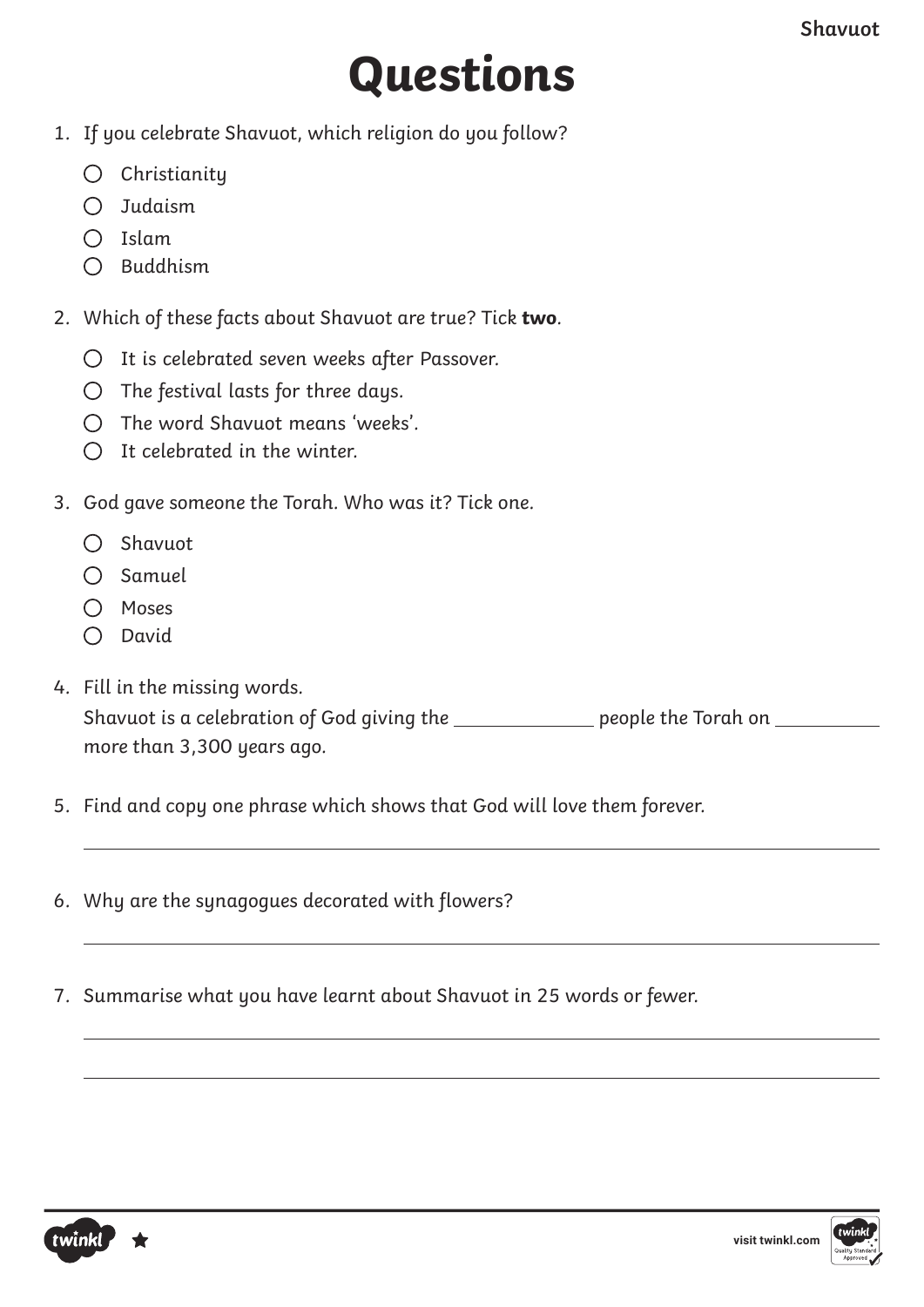

- 1. If you celebrate Shavuot, which religion do you follow?
	- $O$  Christianity
	- **Judaism**
	- $\bigcap$  Islam
	- $O$  Buddhism
- 2. Which of these facts about Shavuot are true? Tick **two**.
	- **It is celebrated seven weeks after Passover.**
	- $\bigcirc$  The festival lasts for three days.
	- **The word Shavuot means 'weeks'.**
	- $\bigcap$  It celebrated in the winter.
- 3. God gave someone the Torah. Who was it? Tick one.
	- $O$  Shavuot
	- $O$  Samuel
	- **Moses**
	- $\bigcap$  David
- 4. Fill in the missing words. Shavuot is a celebration of God giving the **Jewish** people the Torah on **Mount Sinai** more than 3,300 years ago
- 5. Find and copy one phrase which shows that God will love them forever. **eternal love**
- 6. Why are the synagogues decorated with flowers?

**Synagogues are decorated with flowers to remember the flowers on Mount Sinai.**

7. Summarise what you have learnt about Shavuot in 25 words or fewer.

**Pupils' own responses, such as: Shavuot is a religious festival celebrated by Jewish people. Jews thank God for giving the Torah to Moses on Mount Sinai over 3,300 years ago.**

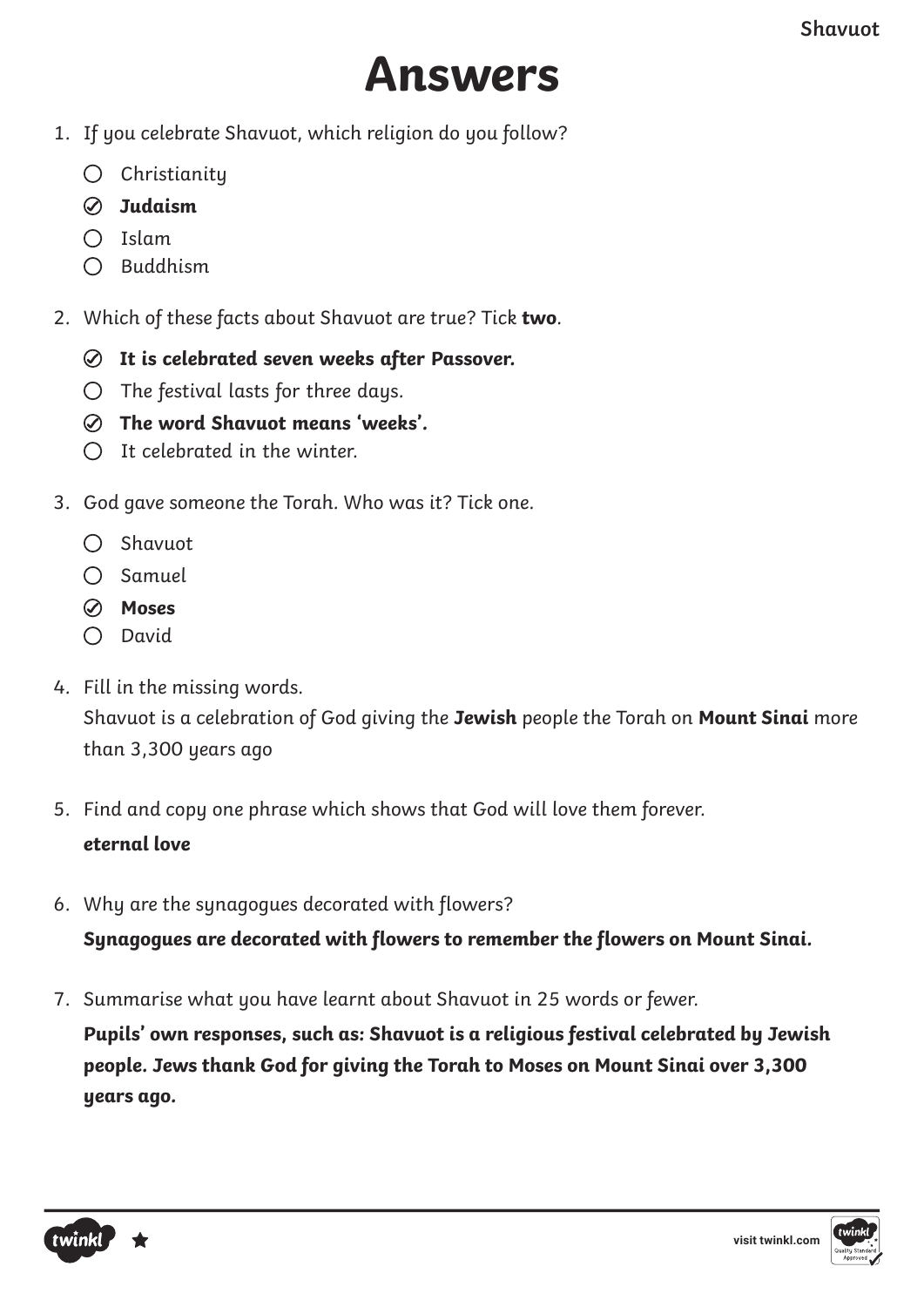

#### **What Is Shavuot?**

Shavuot is a Jewish religious festival. It is also known as the festival or feast of 'Weeks', as Shavuot means 'weeks'.

It is a two-day festival, which takes place seven weeks or 50 days after the spring festival of Passover.

#### **The Importance of Shavuot**

During Shavuot, Jews celebrate God giving them the Torah on Mount Sinai more than 3,300 years ago.

It is written that Moses was told by God to lead the Israelites out of slavery in Egypt. During this journey, he was given the instructions by God, which all Jews should follow. This is called Torah or 'law'.



**Mount Sinai**

Apart from respecting this as a historical event, the giving of the Torah is recognised as an important spiritual event too. It is an event that touches the souls of Jewish people. The giving of the Torah was a time Jews believe God promised his eternal devotion to the people, and in return, they pledged their everlasting loyalty to God.



#### **Moses**

Moses was a leader and a prophet. When on Mount Sinai, in present day Egypt, God spoke to Moses high on the mountain slopes.

W V

**NANS** 

**MILL**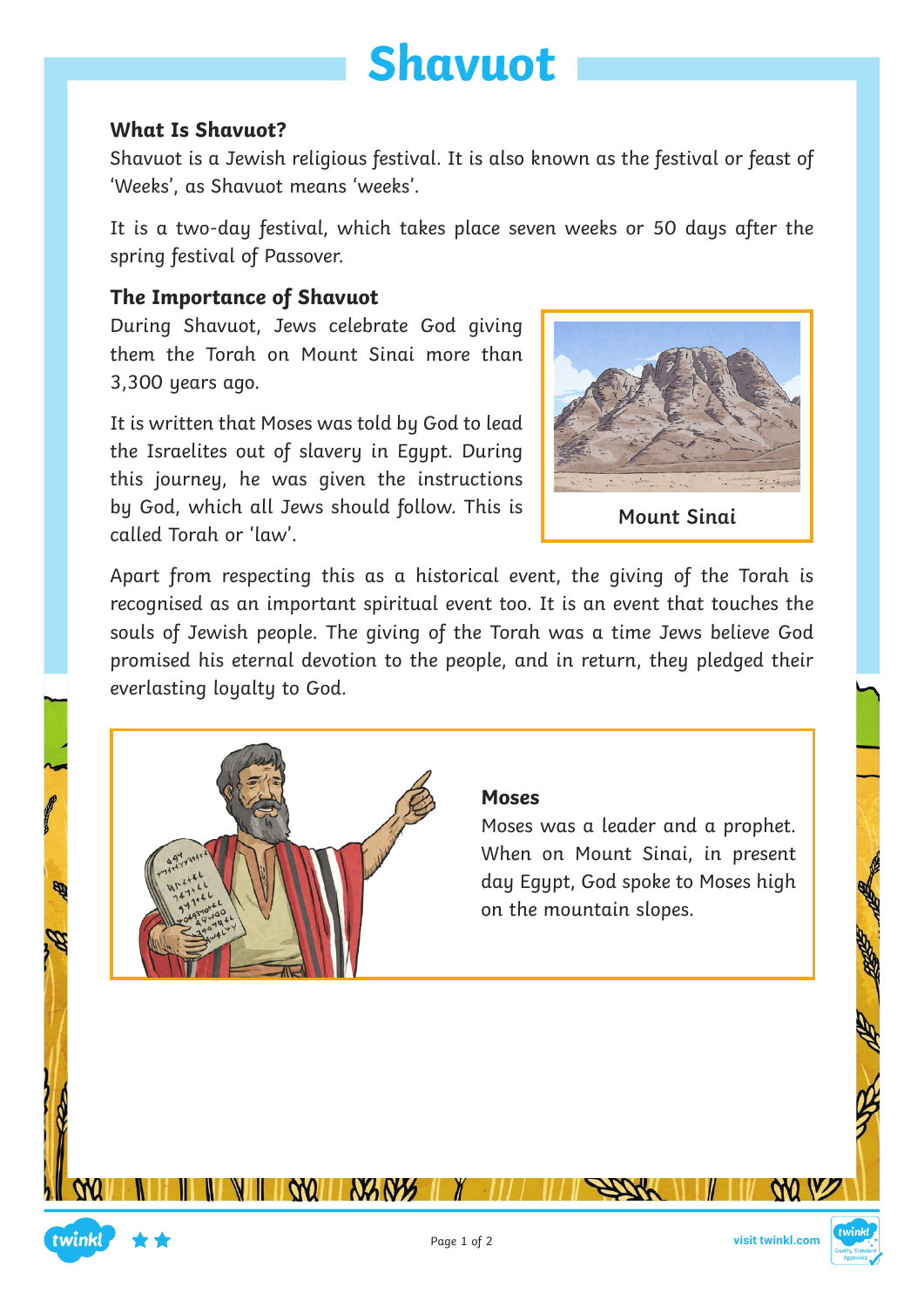#### **Shavuot Rituals**

Prayers of thanks are said to God at Shavuot, for the Torah and his law. Candles are lit and many Jews spend the first night of Shavuot reading the Torah.

The synagogues are decorated with flowers and plants, to remember the flowers on Mount Sinai.



During Shavuot, while Jewish people worship in the synagogue, they listen to a reading of the Ten Commandments and chant them.



#### **Food Traditions**

During Shavuot, dairy products are eaten. There could be a number of reasons that dairy foods are eaten at this time. One reason is that Moses was told by God to lead the Israelites out of Egypt to freedom in a, "land flowing with milk and honey" (Exodus 3:8). As a result, Jews eat milk-based foods to symbolise this promise.



W V

**NANY** 

**WILL** 

twinkl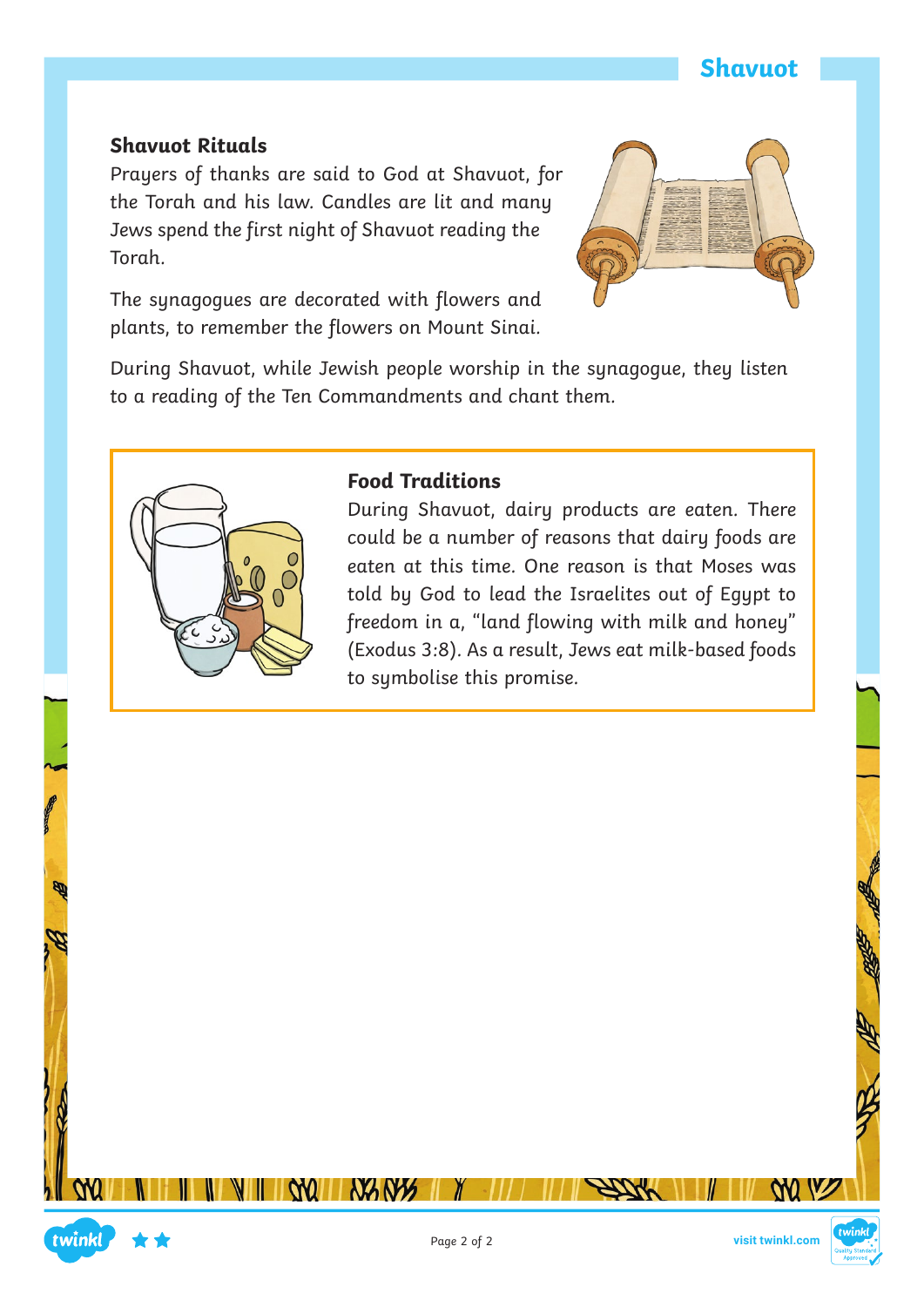# **Questions**

- 1. Which of these sentences are true? Tick **two**.
	- $O$  It is a Christian festival.
	- $O$  It lasts for two days.
	- It takes place seven weeks after Passover.
	- $O$  It takes place in the summer.
- 2. Why were the Israelites led out of Egypt? Tick one.
	- $\bigcirc$  to escape slavery
	- to go to Mount Sinai
	- $\bigcirc$  to worship in the synagogue
	- $O$  to have a two-day festival
- 3. Shavuot is a celebration of:
	- $\bigcirc$  when Jews went to the synagogues
	- $O$  the Passover
	- $\bigcirc$  when God gave the people the Torah
	- $\bigcap$  seven weeks
- 4. Who was Moses?
- 5. Fill in the missing words.

| Prayers of | are said to God at Shavuot, for the | and his law. |
|------------|-------------------------------------|--------------|
|------------|-------------------------------------|--------------|

- 6. Find and copy one word that means the same as 'devotion'.
- 7. Why is this seen as a spiritual event as well as a historical one?



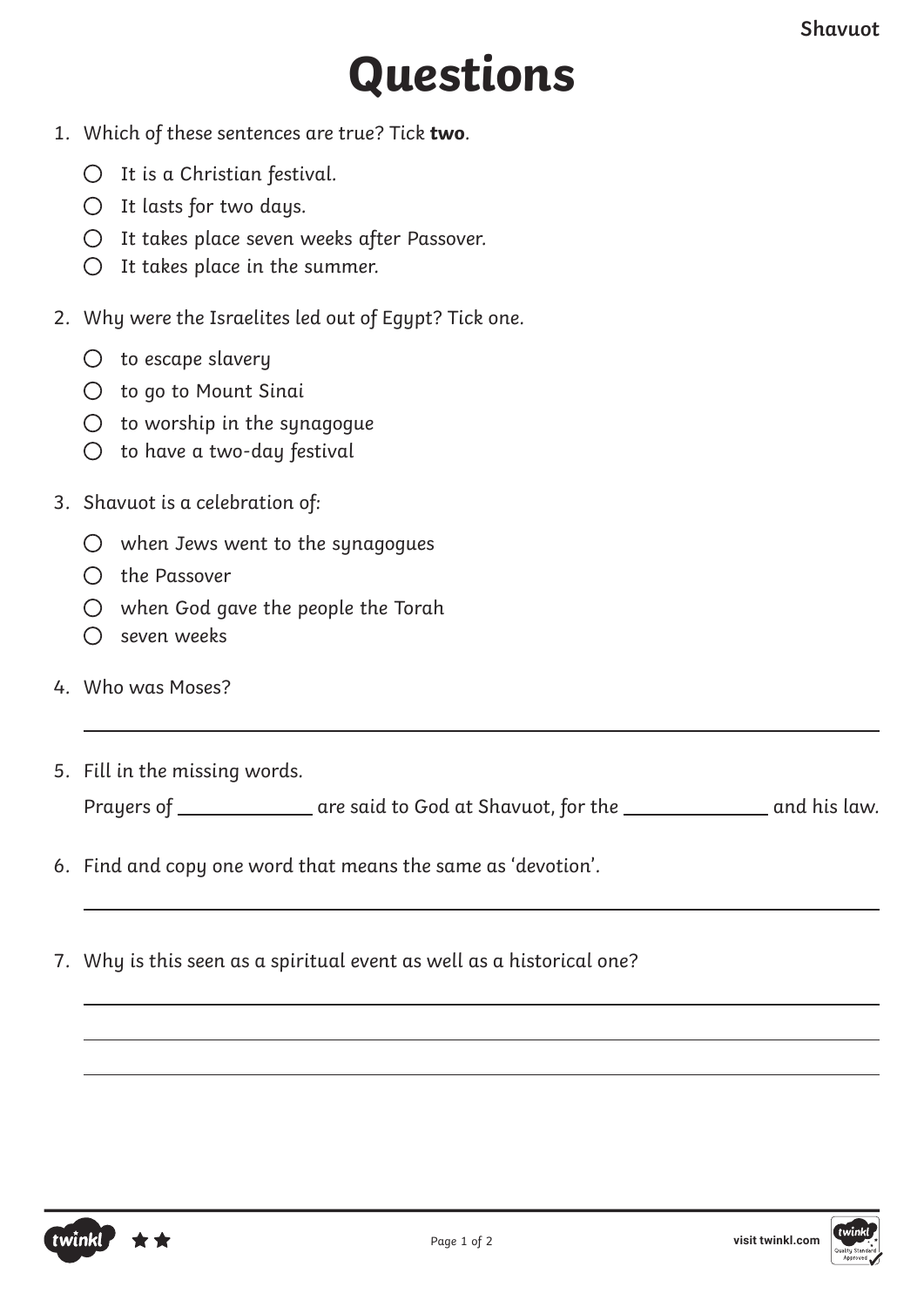What might Jewish people do during Shavuot? Tick **two**.

- $O$  Go to church
- $O$  Read the Torah
- $O$  Listen to the Ten Commandments
- $O$  Eat meat

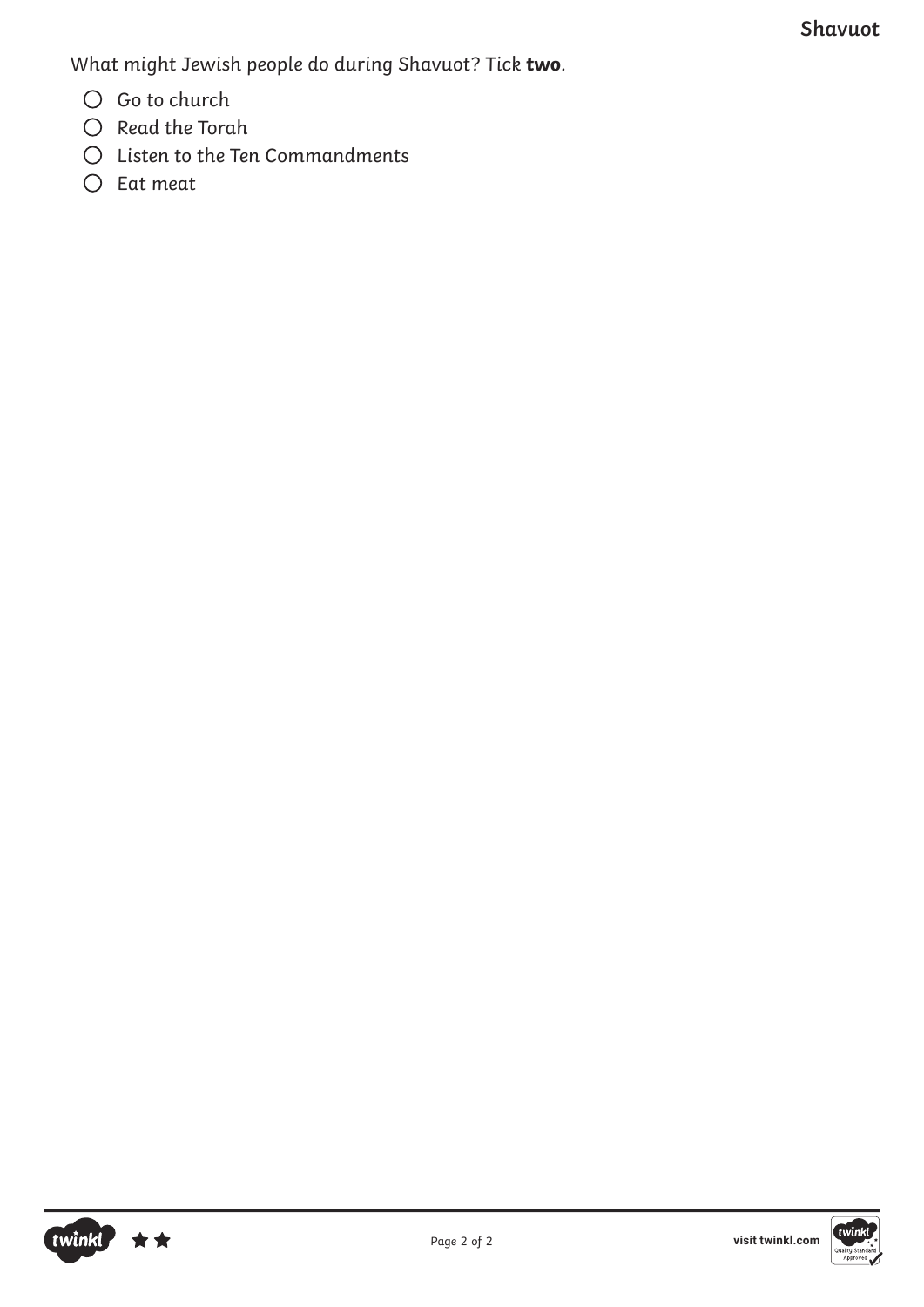# **Answers**

- 1. Which of these sentences are true? Tick **two**.
	- $O$  It is a Christian festival.
	- **It lasts for two days.**
	- **It takes place seven weeks after Passover.**
	- $O$  It takes place in the summer.
- 2. Why were the Israelites led out of Egypt? Tick one.
	- **to escape slavery**
	- to go to Mount Sinai
	- $O$  to worship in the synagogue
	- $O$  to have a two-day festival
- 3. Shavuot is a celebration of:
	- $\bigcirc$  when Jews went to the synagogues
	- $\bigcap$  the Passover
	- **when God gave the people the Torah**
	- $\bigcap$  seven weeks
- 4. Who was Moses?

#### **Moses was a leader and a prophet, who led the Jews out of slavery.**

5. Fill in the missing words.

Prayers of **thanks** are said to God at Shavuot, for the **Torah** and his law.

- 6. Find and copy one word that means the same as 'devotion'. **love**
- 7. Why is this seen as a spiritual event as well as a historical one?

**Pupils' own responses, such as: Shavuot is a spiritual event as well as a historical one because it is an important part of the Jewish religion. Jews believe that God promised his eternal devotion to them and they pledged their everlasting loyalty to God.**



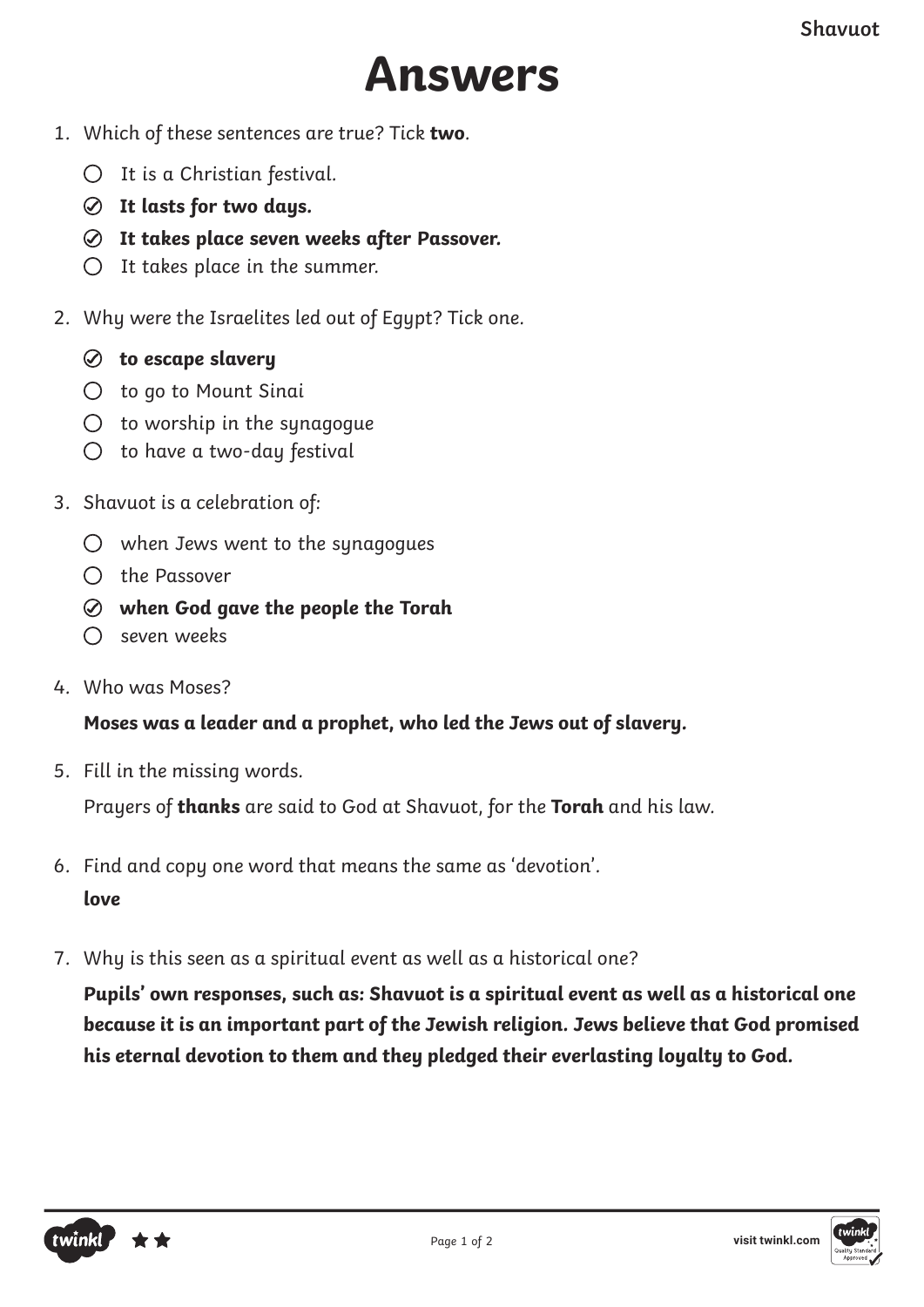- 8. What might Jewish people do during Shavuot? Tick **two**.
	- $O$  Go to church
	- **Read the Torah**
	- **Listen to the Ten Commandments**
	- $O$  Eat meat

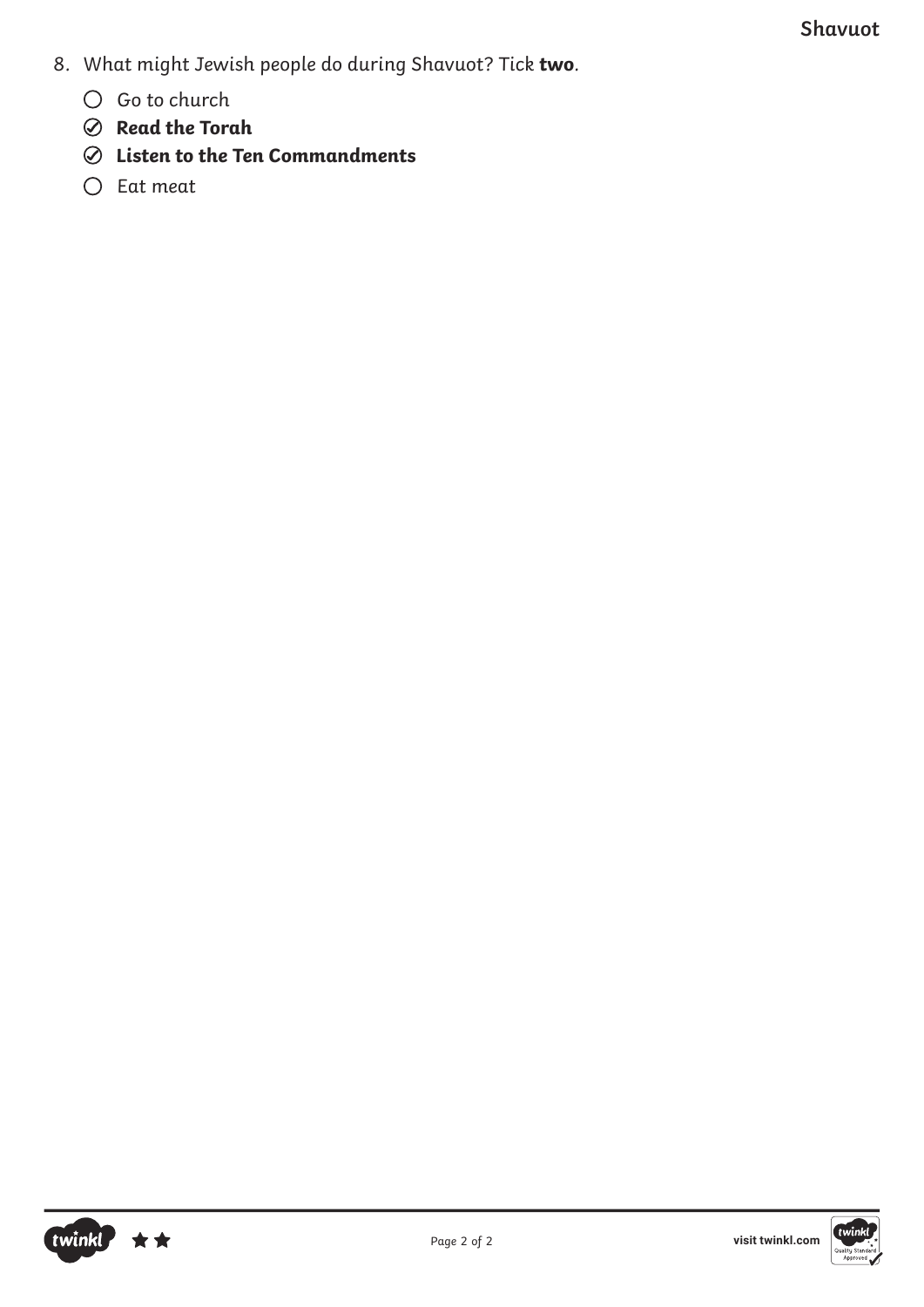# **Shavuot**

#### **What Is Shavuot?**

Shavuot is a Jewish harvest festival. It marks the start of the wheat harvest and the end of the barley harvest. It is also known as the festival or feast of 'Weeks'.

It is a two-day festival, which takes place seven weeks or 50 days after the spring festival of Passover.

#### **The Importance of Shavuot**

Shavuot coincides with the date that Jews celebrate God giving them the Torah on Mount Sinai more than 3,300 years ago.

It is written that Moses led the Jews out of slavery and was given the instructions by God, by which all Jews should live by. This is called Torah or 'law'.



**Mount Sinai**

Apart from commemorating a historical event,

the giving of the Torah is recognised as an important spiritual event too.

It is an event that touches the soul of all Jewish people for all time. When God gave the Jews the Torah, they believe He swore his eternal devotion to the people. In return, they pledged their everlasting loyalty to God.



#### **Moses**

One of Judaism's great figures is the man called Moshe Rabbenu ('Moses our teacher') in Hebrew. Moses was a leader and a prophet. When on Mount Sinai, in present day Egypt, God spoke to Moses high on the mountain slopes.



WV

**NANY** 

WILL

twinkl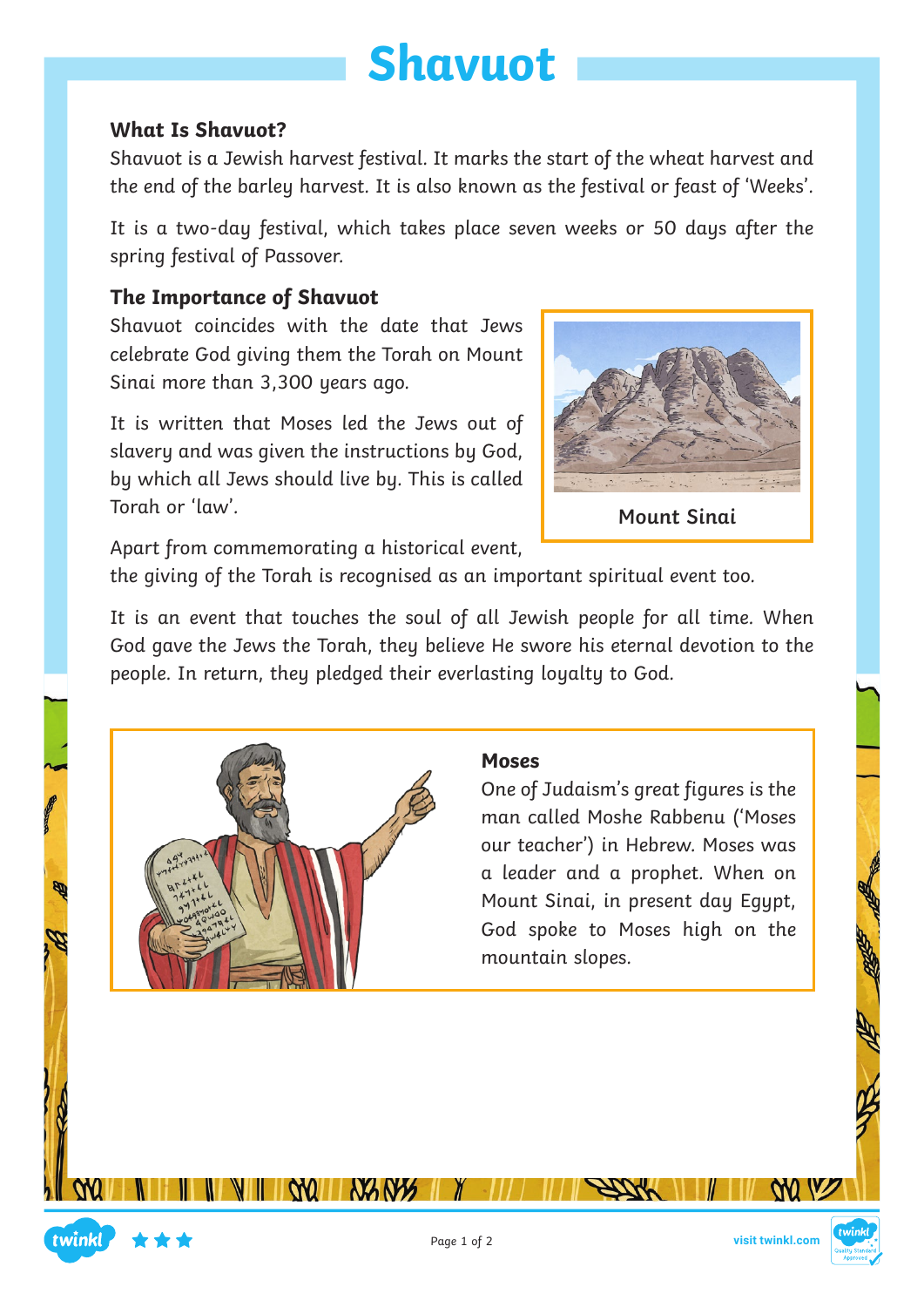#### **Shavuot Rituals**

Prayers are said during Shavuot, thanking God for the Torah and their families. Candles are also lit.

Synagogues are decorated with flowers and spices to remember the flowers on Mount Sinai.

During Shavuot, while Jewish people worship in the synagogue, they listen to a reading of the Ten Commandments and chant them.

On the first night of Shavuot, some Jews will stay up to study Jewish scripture. This period of studying is called the tikkun.



#### **Food Traditions**

During Shavuot, dairy products are eaten. There could be a number of reasons that dairy foods are eaten at this time. One reason is that Moses was told by God to lead the Israelites out of Egypt to freedom in a, "land flowing with milk and honey" (Exodus 3:8). As a result, Jews eat milk-based foods to symbolise this promise.

## **Modern Shavuot**

Over the years, people have worn white and had processions in celebration of the harvest during Shavuot.

Nowadays, Jews tend to go to their local synagogue and share a special meal with their family.

W V

**NANY** 

WILL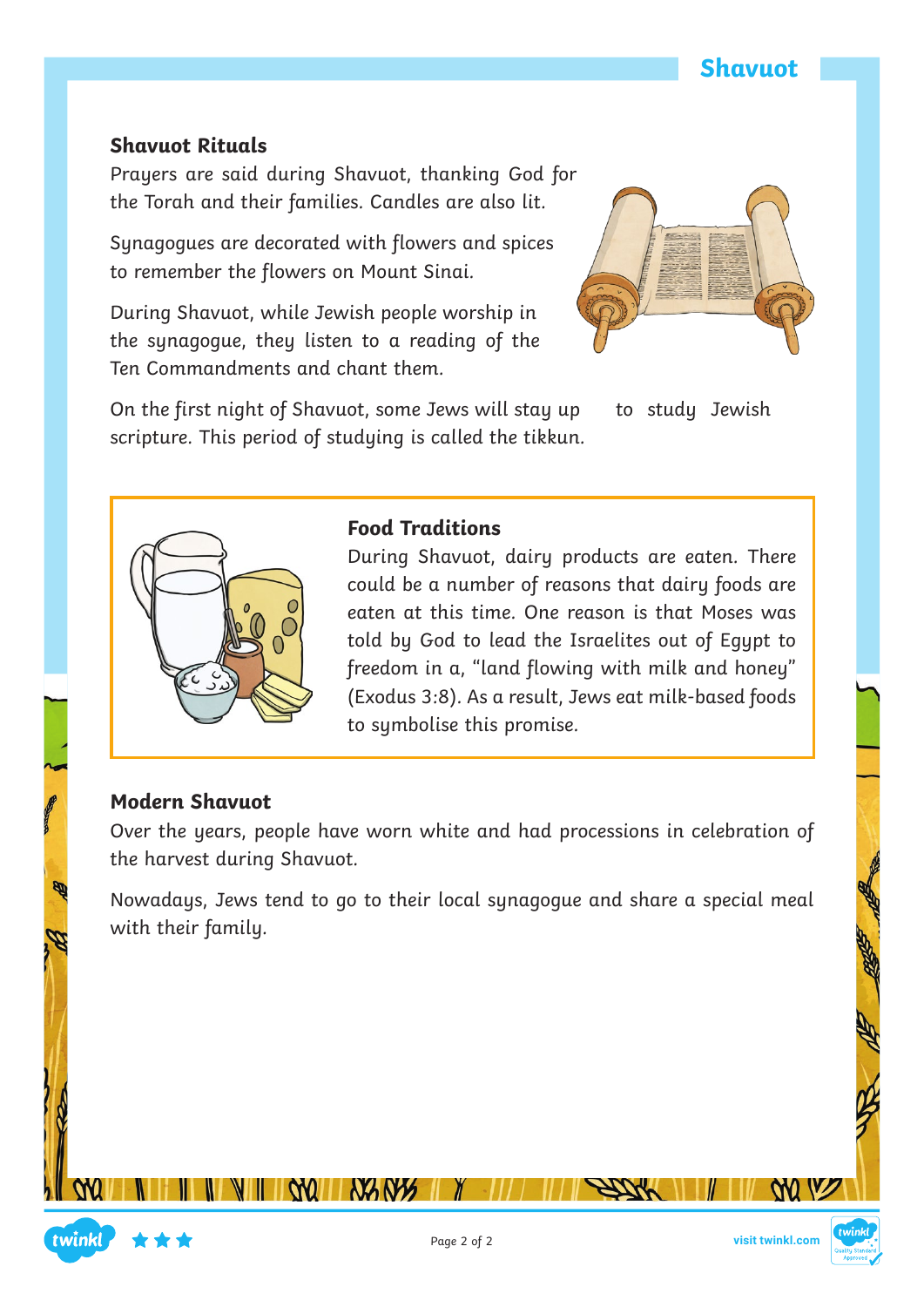# **Questions**

- 1. Which crops are celebrated as part of the Shavuot festivities? Tick **two**.
	- $O$  barley
	- harvest
	- $O$  dairu
	- wheat
- 2. When does Shavuot take place? Tick one.
	- O seven weeks before Passover
	- $O$  less than 3,300 years ago
	- O seven weeks after Passover
	- more than 3,300 years ago
- 3. What is Shavuot a celebration of?
- 4. Find and copy one phrase which shows that Moses is an important person in the Jewish religion.
- 5. Fill in the missing words.

It is written that led the Jews out of slavery and was given

the by God.

- 6. Which crops are celebrated as part of the Shavuot festivities? Tick **two**.
	- $O$  gift
	- vow
	- $O$  tradition
	- $O$  offer
- 7. Why do you think Jewish people read the Torah during the first night of Shavuot?



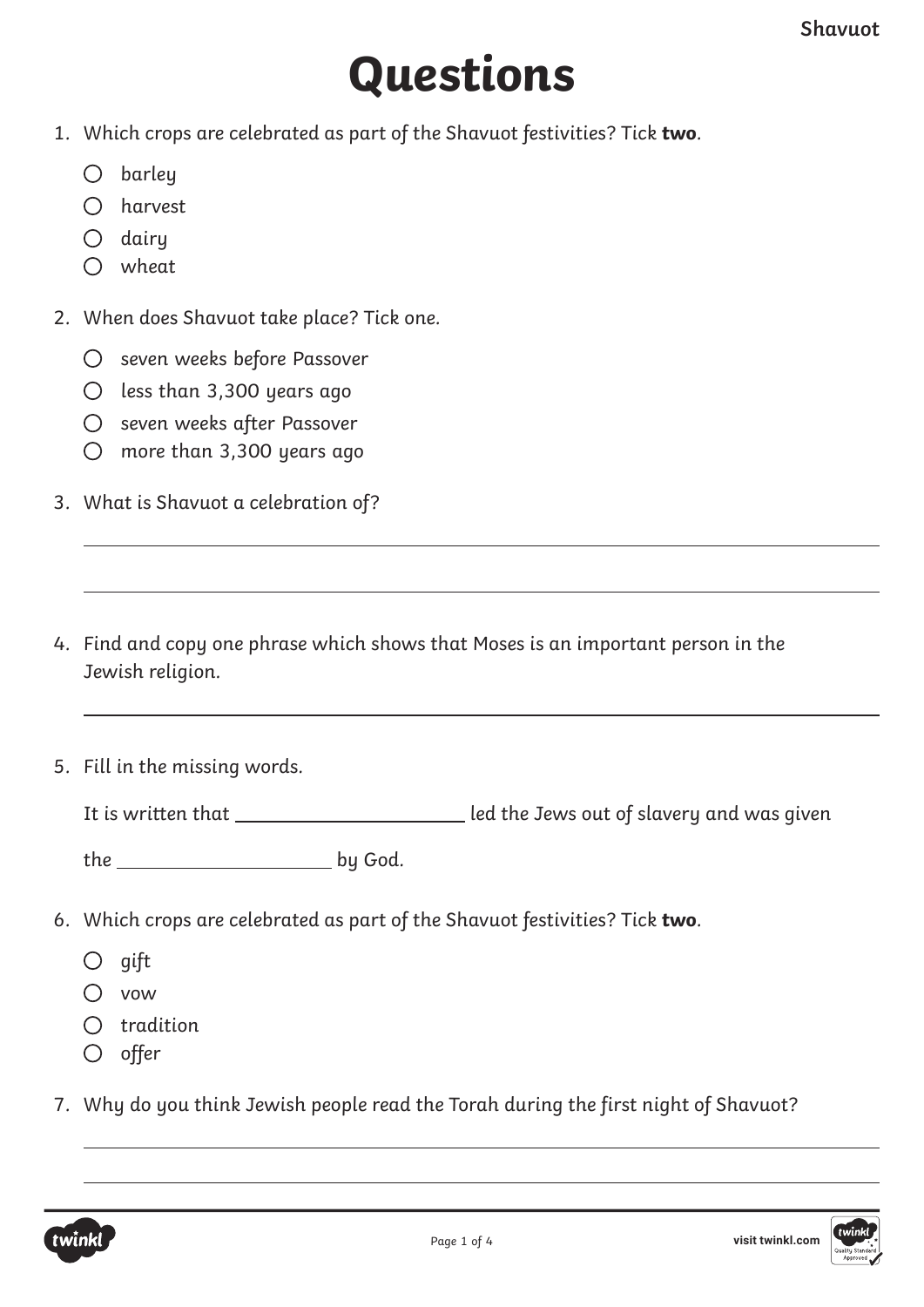8. The following sentences are a summary of some of the paragraphs. Order the paragraphs by numbering them 1 to 5.

It symbolises the promises made by God and the Jewish people to each other.

Jewish people remember that meat could not be eaten on Mount Sinai.

Initial facts about Shavuot.

A range of things are carried out during Shavuot.

Shavuot commemorates when Moses was given the Torah.

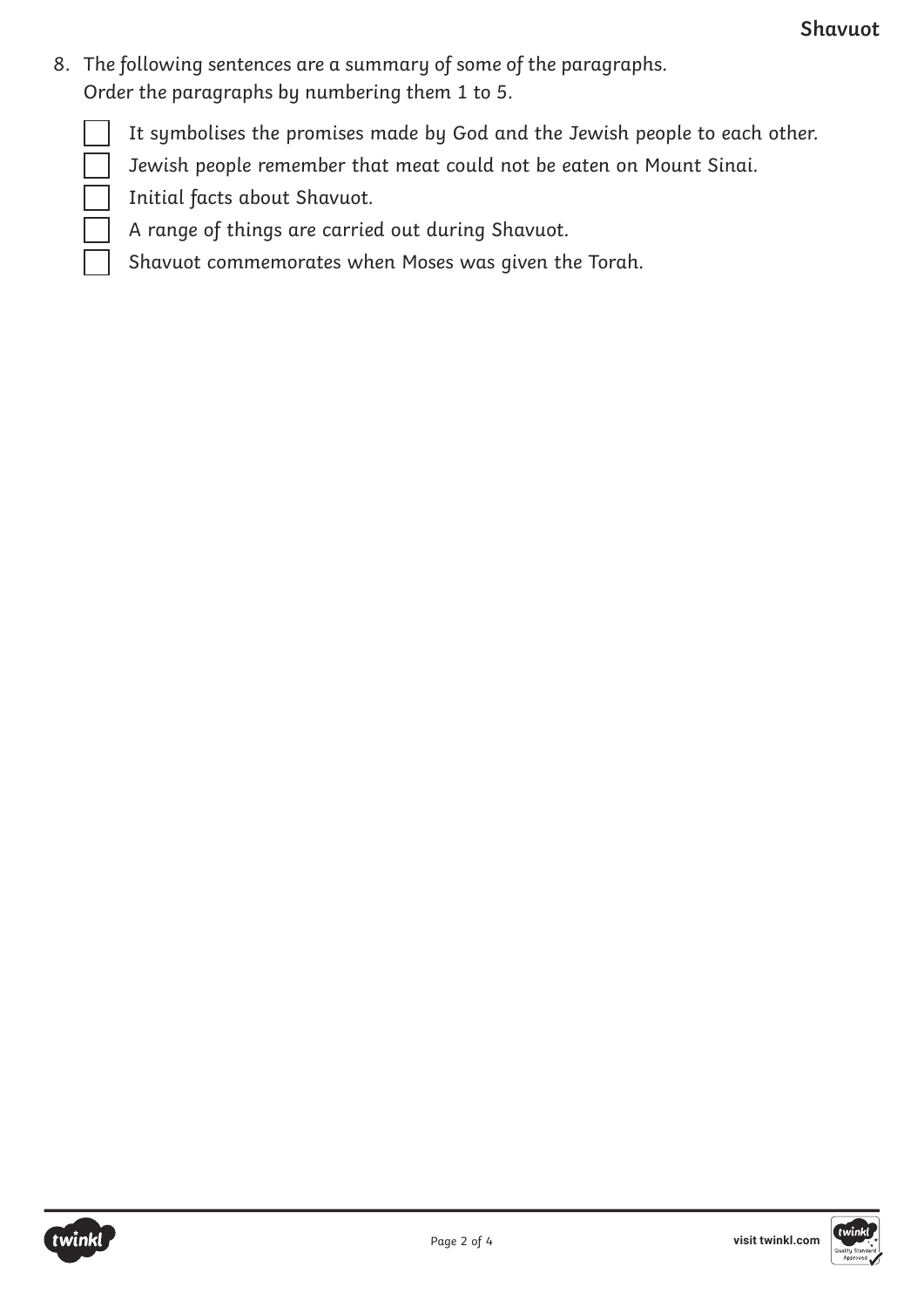# **Answers**

- 1. Which crops are celebrated as part of the Shavuot festivities? Tick **two**.
	- **barley**
	- harvest
	- $O$  dairu
	- **wheat**
- 2. When does Shavuot take place? Tick one.
	- O seven weeks before Passover
	- $O$  less than 3,300 years ago
	- **seven weeks after Passover**
	- more than 3,300 years ago
- 3. What is Shavuot a celebration of?

## **Shavuot is a celebration of the harvest and a time to celebrate when God gave the Torah to the Jewish people over 3,300 years ago.**

4. Find and copy one phrase which shows that Moses is an important person in the Jewish religion.

#### **one of Judaism's great figures.**

- 5. Fill in the missing words. It is written that **Moses** led the Jews out of slavery and was given the **instructions** by God.
- 6. Which crops are celebrated as part of the Shavuot festivities? Tick **two**.
	- $\bigcirc$  gift
	- **vow**
	- $O$  tradition
	- $O$  offer
- 7. Why do you think Jewish people read the Torah during the first night of Shavuot? **Pupils' own responses, such as: I think that Jewish people read the Torah during the first night of Shavuot because the festival is in celebration of God giving them the Torah.**